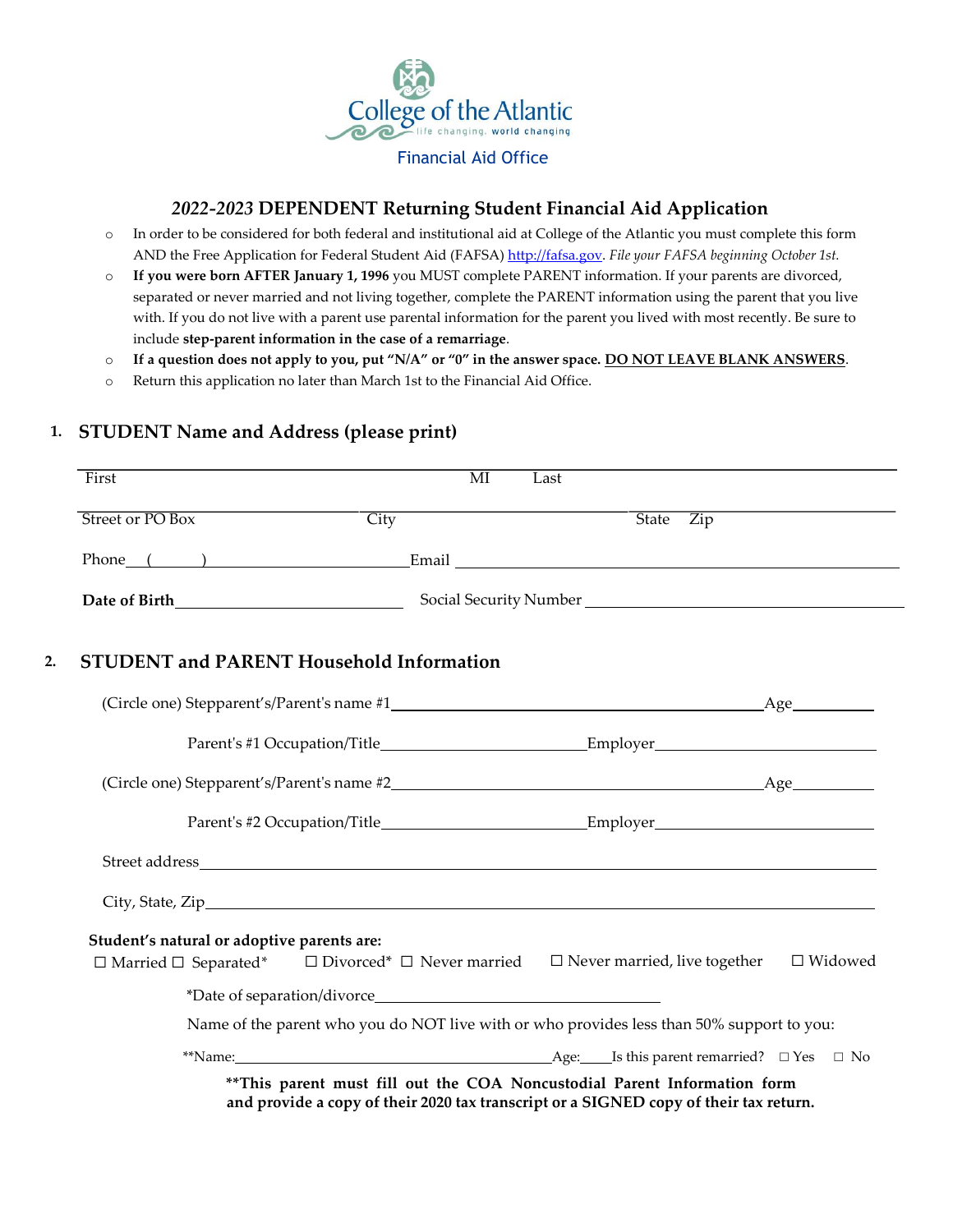### First Name Last Name

## **Household Information**

- Include yourself, your parent(s) and step-parent (if remarried) EVEN if you do not live with your parents.
- Siblings, step-siblings and other people if they now live with your parents, your parents provide more than half of their support and will continue to do so from July 1, 2022 and June 30, 2023.
- Identify the people in your parents' household who will be college students between July 1, 2022 and June 30, 2023. Do NOT include the college your parent(s) are attending.

| <b>Full Name</b>                                                          | Age | Relationship to<br>student | Name of College or University<br>(if at least $\frac{1}{2}$ time during 2022-2023) |
|---------------------------------------------------------------------------|-----|----------------------------|------------------------------------------------------------------------------------|
| 1                                                                         |     | Self                       | College of the Atlantic                                                            |
| $\overline{2}$                                                            |     |                            |                                                                                    |
| 3                                                                         |     |                            |                                                                                    |
| $\overline{4}$                                                            |     |                            |                                                                                    |
| 5                                                                         |     |                            |                                                                                    |
| 6                                                                         |     |                            |                                                                                    |
| Do parents own the home in which they live? $\square$ Yes<br>$\square$ No |     |                            |                                                                                    |

Year purchased Purchase Price \$

What is it worth now?  $\frac{1}{2}$  How much is owed on it?  $\frac{1}{2}$ 

Parents' monthly home mortgage or rental payment \$

# **3. DEPENDENT STUDENT Tax Transcript & Income Information - Year 2020**

Instructions: Check the box below that applies.

Used the IRS DRT in FAFSA on The Web (FOTW) to transfer 2020 IRS tax return information to the FAFSA.

 $\Box$  Unable or chooses not to use the IRS DRT in FOTW, and instead will provide the school with a 2020 IRS Tax Return Transcript and all W2s and/or 1099-Misc (see Additional Information and Instructions).

### Did not file a federal tax return in 2020 because:

 $\Box$  I had no income earned from work in 2020.

 $\Box$  Earned income but, according to IRS Publication 17, am not required to file an income tax return.

**By signing below, I certify that I have not and am not required to file an income tax return.\*\***

| Student signature | Date |
|-------------------|------|
|                   |      |

\*\*Independent non-tax filers are REQUIRED to provide *IRS Verification of Non-filing Letter*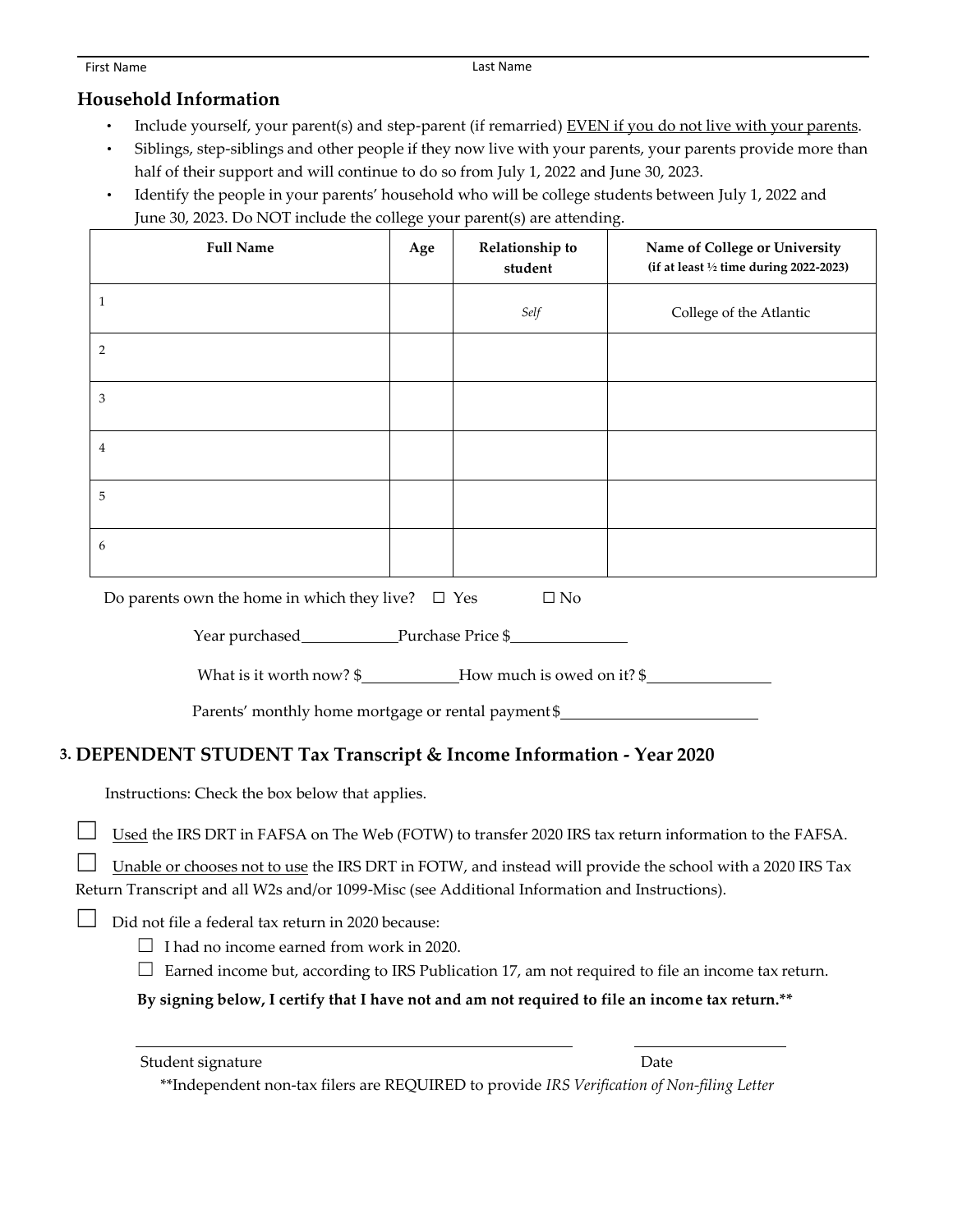

First Name Last Name

### **4. PARENT Tax Transcript & Income Information – Year 2020**.

Instructions: Check the box below that applies. You *MUST* provide the documentation requested.

☐ Used the IRS DRT in **FAFSA on The Web** *(FOTW)* to transfer <sup>2020</sup> IRS tax return information to the FAFSA*.*

 $\Box$  Unable or chooses not to use the IRS DRT in FOTW, and instead will provide the school with a 2020 IRS Tax

Return Transcript(s) and all W-2s and/or 1099-Misc. (see Additional Information and Instructions.)

☐ Did not file <sup>a</sup> federal tax return in 2020. You must obtain the IRS Verification of Non-filing Letter indicating that you did not file and were not required to file. If you worked in 2020 you must provide copies of all W-2s or 1099-Miscs.

## **5. STUDENT and PARENT Other Income and Asset Information**

Please refer to 2020 income information and the FAFSA. If you did not receive or do not have write '0' or NA

| Other Income and Assets                                                                                                                                                                                                                                                                                                                                                                                                         | ANNUAL AMOUNTS |            |
|---------------------------------------------------------------------------------------------------------------------------------------------------------------------------------------------------------------------------------------------------------------------------------------------------------------------------------------------------------------------------------------------------------------------------------|----------------|------------|
|                                                                                                                                                                                                                                                                                                                                                                                                                                 | Student        | Parents    |
| Payments to tax-deferred pension plans such as 401(K) or 403(B)                                                                                                                                                                                                                                                                                                                                                                 | \$             | \$         |
| Deductible IRA/Keogh payments                                                                                                                                                                                                                                                                                                                                                                                                   | \$             | \$         |
| Housing or living allowances paid to military, clergy, and others (include cash<br>value of benefits)                                                                                                                                                                                                                                                                                                                           | \$             | \$         |
| Child support received or paid (circle)                                                                                                                                                                                                                                                                                                                                                                                         | \$             | \$         |
| Money received, or paid on your behalf, include distributions to student from a<br>529 plan that is owned by someone other than you or your parents.                                                                                                                                                                                                                                                                            | \$             | \$         |
| Tax exempt interest income (Line 2a on 1040)                                                                                                                                                                                                                                                                                                                                                                                    | \$             | \$         |
| Cash, checking and/or savings (as of today)                                                                                                                                                                                                                                                                                                                                                                                     | \$             | \$         |
| Net worth means the current value, as of today, of investments, businesses, and/or investment farms, minus debts<br>related to those same investments, businesses, and/or investment farms. When calculating net worth, use 0 for<br>investments or properties with a negative value.                                                                                                                                           |                |            |
| Net worth of INVESTMENTS - real estate (other than the home where you<br>live) includes a unit within a family home that has its own entrance, kitchen,<br>and bath and is rented to someone OTHER than a family member, trust funds,<br>UGMA, UTMA, money market funds, mutual funds, CDs, stocks, stock<br>options, bonds, other securities, installment and land sale contracts,<br>commodities, education savings accounts. | \$             | \$         |
| Net worth of BUSINESS and/or INVESTMENT FARM with at least 100<br>employees - the market value of land, buildings, machinery, equipment,<br>inventory, etc. Business and/or investment farm debt means only those debts for<br>which the business or investment farm was used as collateral.                                                                                                                                    | \$             | \$         |
| Retirement Account Rollover - did you or your parent(s) report a rollover to a<br>retirement account on your 2020 tax return - check ONLY if yes.                                                                                                                                                                                                                                                                               | $\Box$ Yes     | $\Box$ Yes |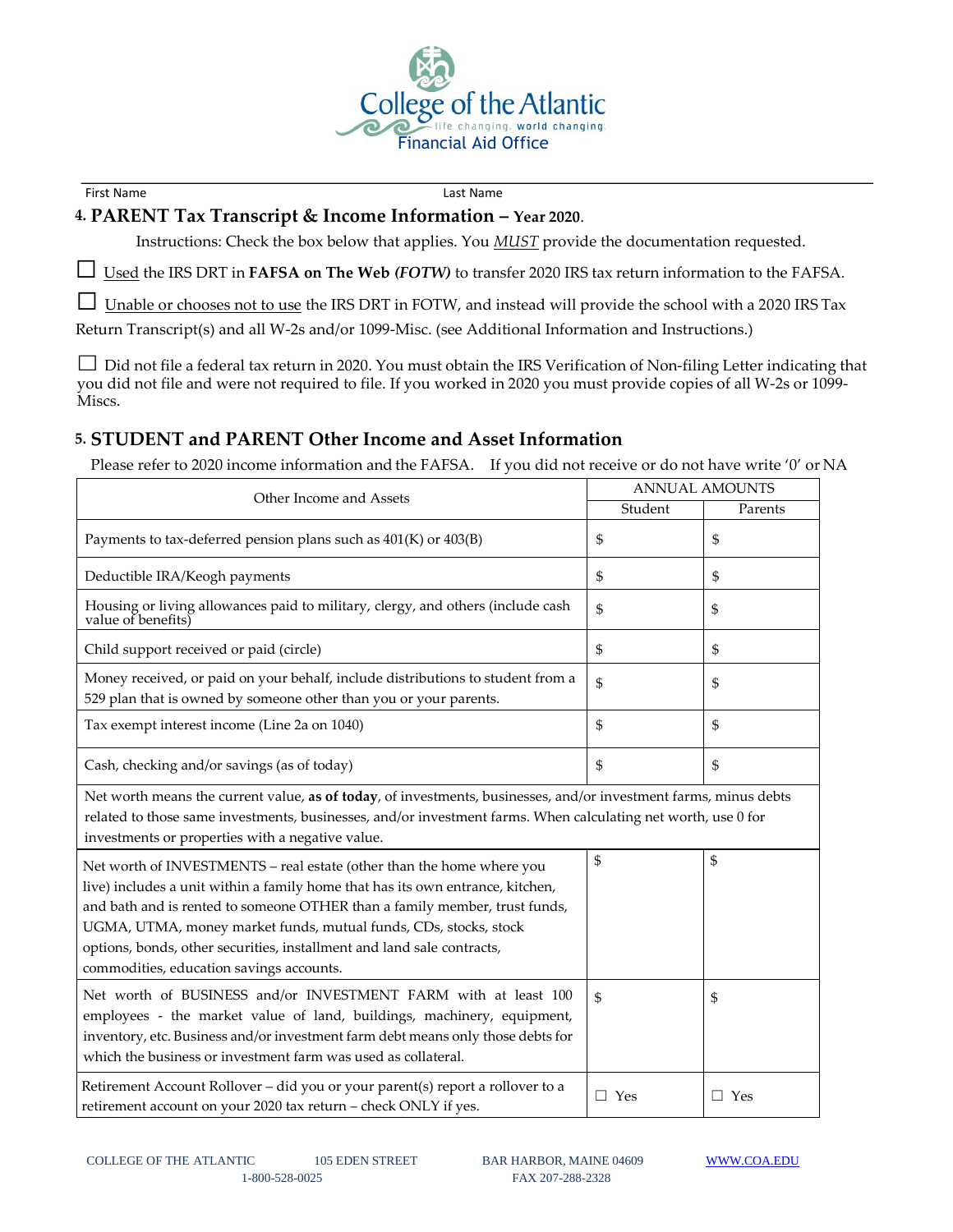#### First Name Last Name

# **6. Scholarships and other aid**

Please list any expected financial assistance from other sources (faculty/staff tuition grants, outside scholarships, etc). List type of aid and amounts below. Include ANY and ALL scholarships that you have applied for *or plan to apply for* even if you have not received a response yet. You are legally responsible for reporting all outside scholarships to your school whether listed below or not. To maximize your benefits, report final scholarship information to COA by July 1 (please include copy of letter/check). Include any Veterans Benefits.

| 1. | 4. |
|----|----|
| 2. | 5. |
| 3. | 6. |

# **7. Comments (attach additional pages if needed)**

## **STUDENT and PARENT Certification and Signatures**

Each person signing this worksheet certifies that all of the information reported is complete and correct. If asked, you will agree to provide information that will verify the accuracy of information provided. The secretary of education has the authority to verify information reported on the FAFSA with the IRS and other agencies. If you purposely give false or misleading information, you may be fined up to \$20,000, sent to prison or both.

| Student's Signature | Date |
|---------------------|------|
| Parent's Signature  | Date |
| Remember to         |      |

- List yourself and your parent(s) in Household Information
- Not leave any answers blank. Please fill them as requested. Use 'N/A' or '0' as necessary.
- Follow up and provide information about outside scholarships
- Provide W2s and/or 1099-Misc as applicable.